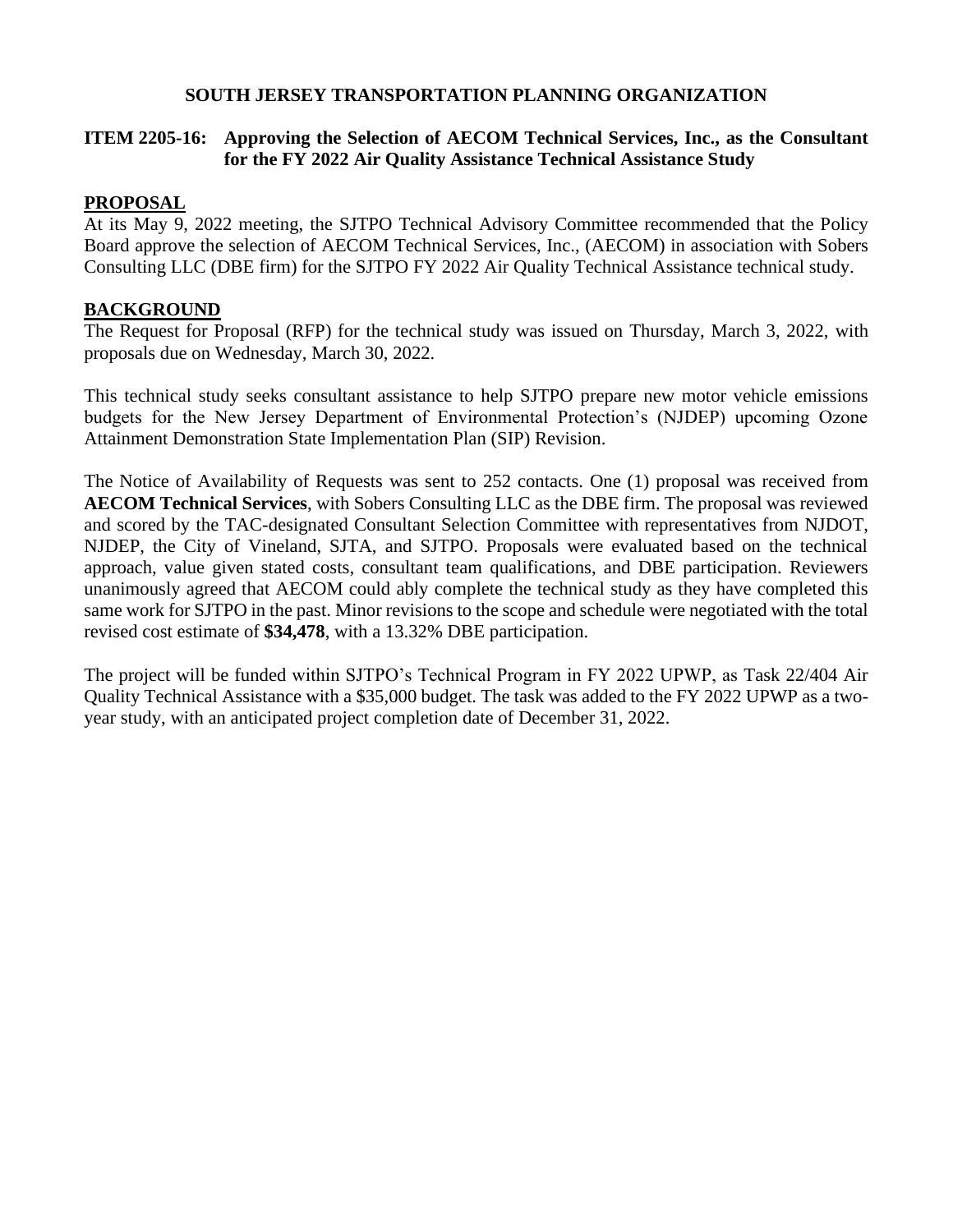

# FY 2022 Air Quality **Technical Assistance**

Submitted to: SOUTH JERSEY TRANSPORTATION **PLANNING ORGANIZATION** 

Delivering a better world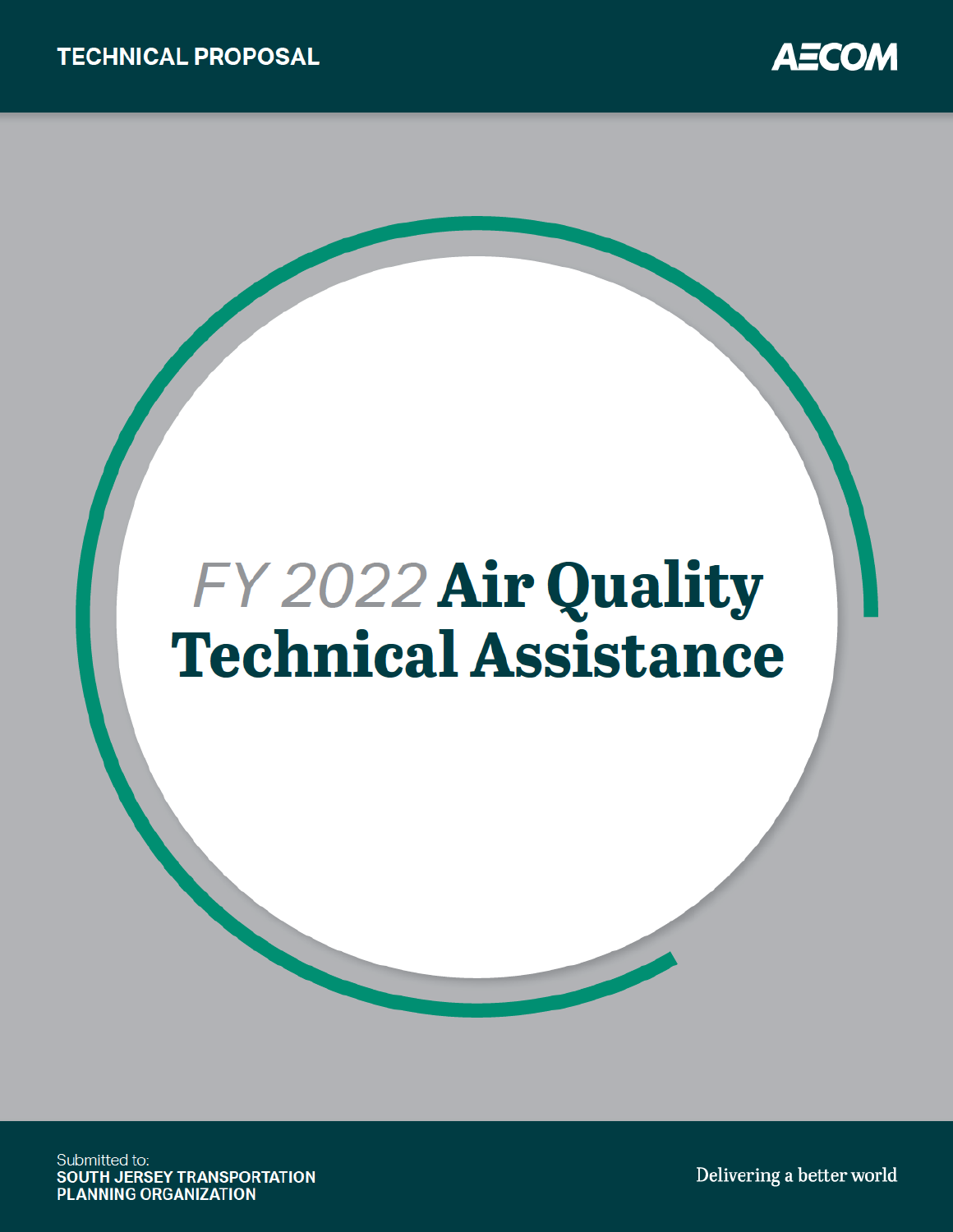

AECOM Address T: 973.883.8500 1255 Broad Street, Suite 201 F: 973.883.8501 Clifton, NJ 07013 www.aecom.com

March 30, 2022

Mr. David S. Heller Program Manager South Jersey Transportation Planning Organization 782 South Brewster Road, Unit B6 Vineland, New Jersey, 08361

#### **RE: Request for Proposals FY 2022 Air Quality Assistance**

Dear Mr. Heller:

**AECOM Technical Services, Inc. (AECOM)** is pleased to submit this proposal to conduct emission analysis for the *FY2022Air Quality Assistance*. AECOM and its team members are uniquely qualified to conduct this work, as our team provides extensive skills in environmental and air quality analysis, transportation planning and infrastructure design. Our specific skills and experience in emissions and air quality analysis are unparalleled.

AECOM has participated in air quality analyses and emission data development on behalf of SJTPO for two decades. In the process of doing so, AECOM has developed unique tools, data and methods that are customized to the needs of SJTPO and its partnering agencies in New Jersey. Because of the close relations that AECOM maintains with NJDOT, NJDEP and other agencies, the firm has a thorough understanding of the local issues that can be encountered in conducting regional air quality modeling and emission inventories, and is fully prepared to respond to the scope of work for of this Request for Proposal.

The AECOM Team includes **Sobers Consulting LLC (Sobers)**, a certified Disadvantaged Business Enterprise (DBE) company, to support technical analysis. Sobers has worked together with AECOM extensively, including on previous rounds of air quality analysis for SJTPO.

AECOM proposes **Ms. Anna Aleynick, PTP, ENV-SP** as our Project Manager. Ms. Aleynick brings nearly two decades of transportation planning practice in the New Jersey, Pennsylvania and New York region, and is widely known for her skills in transportation air quality and emissions analysis. She has served as Project Manager for a variety of emissions related projects both within the region and nationally. She has also supported AECOM's development of air quality analysis tools.

Ms. Aleynick will be supported by Senior Technical Advisor, **Tushar Patel, PE**. Mr. Patel has led numerous transportations planning and modeling efforts for SJTPO including revalidation of the regional model, household survey technical support, and assisted in previous rounds of air quality analysis. He has provided technical assistance to NJDOT, NJ Transit, NJTPA, DVRPC, and PennDOT.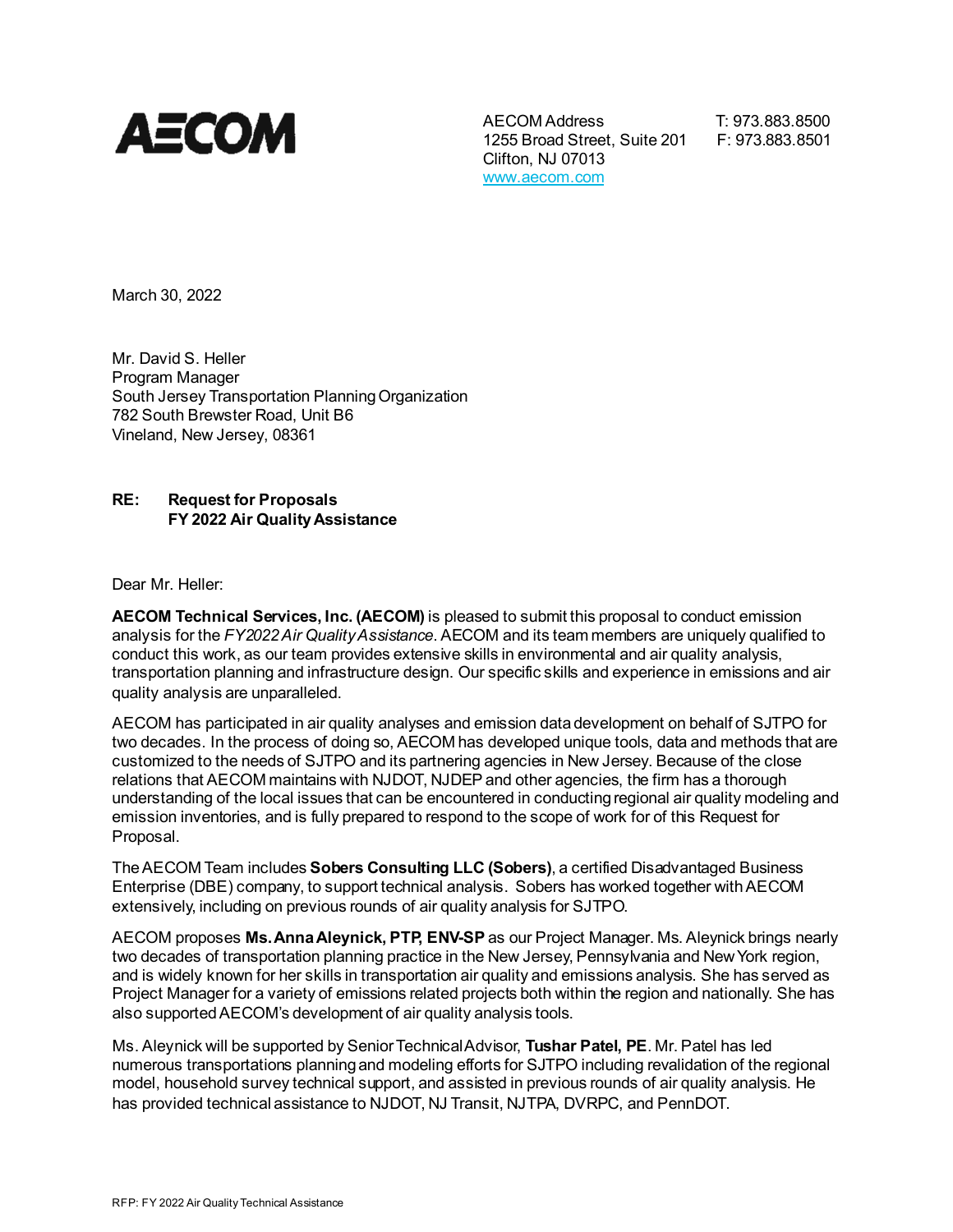

I hereby attest to AECOM's eligibility to perform this project and commit the firm's extensive resources to conducting and completing the project. I confirm that I have read the Standard Contract Agreement boilerplate and AECOM respectfully requests contract modifications to include previously discussed/negotiated terms and conditions from our most recent Planning based contract for similar work (SJTPO's FY 2021 Professional and Technical Services contract).

If you should have any questions or require further information, please do not hesitate to contact Anna Aleynick at 973-883-8648 (anna.aleynick@aecom.com) or myself at 201-759-7500 (ira.quiat@aecom.com).

Thank you for your consideration of our team for this important and exciting project.

Very truly yours,

AECOM Technical Services, Inc.

Ira Quiat, PE

Vice President Planning Department Manager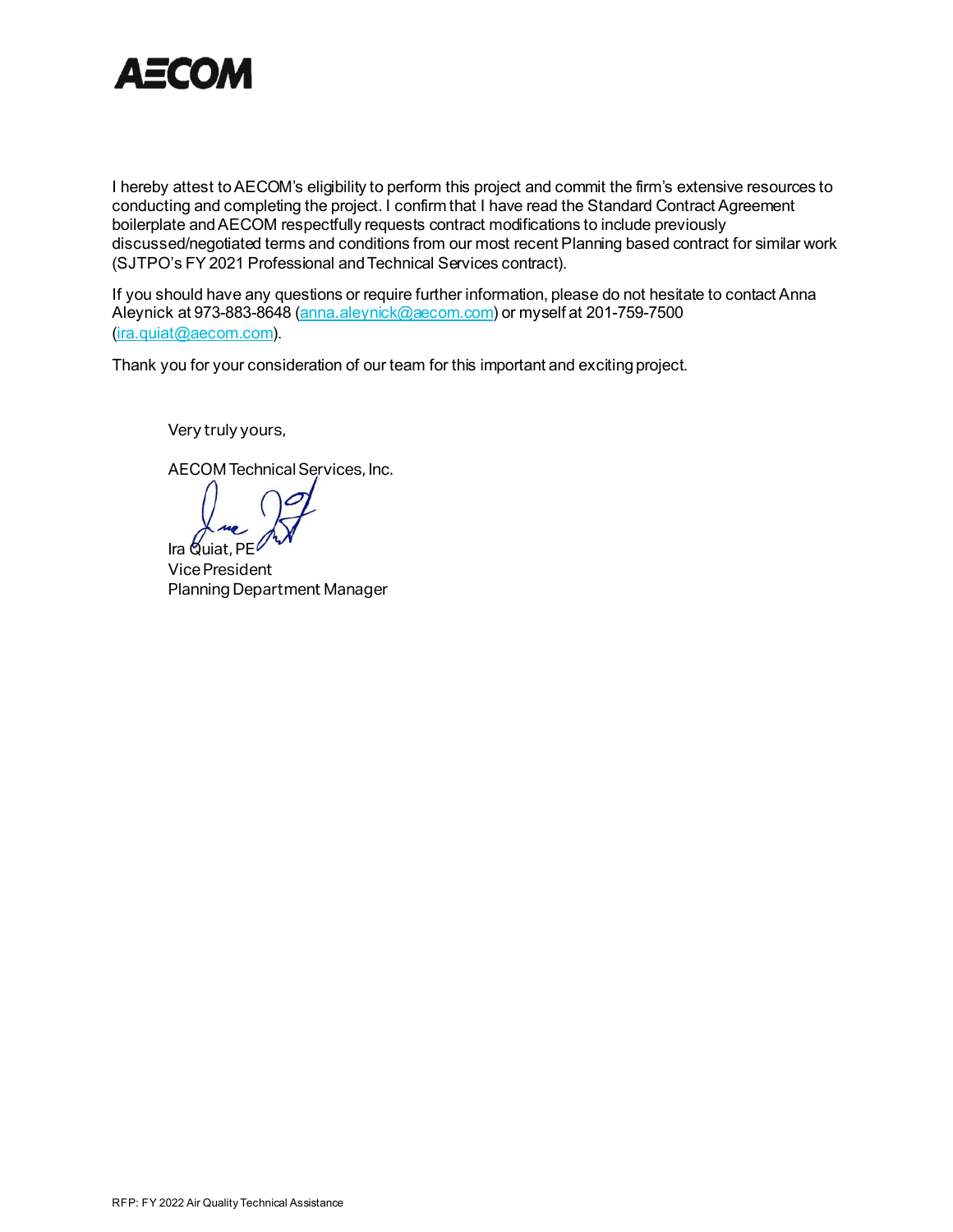### VII. CONSULTANT CHECK OFF LIST

#### THE FOLLOWING ITEMS, AS CHECKED BELOW, MUST BE SUBMITTED WITH YOUR PROPOSAL PACKAGE ALONG WITH THE CHECKLIST ITSELF:

## If Checked, required by SJTPO

Check if Read, Signed & Submitted

| X           |    | <b>CHECK LIST</b>                                                                                         |  |
|-------------|----|-----------------------------------------------------------------------------------------------------------|--|
| X           | 2. | SIGNED COVER LETTER ACCEPTING SJTPO STANDARD CONTRACT AGREEMENT OR<br>PROPOSING CHANGES THERETO           |  |
| X           |    | 3. MANDATORY AFFIRMATIVE ACTION LANGUAGE "EXHIBIT A"                                                      |  |
| $\mathbf x$ |    | SET OFF FOR STATE TAX "EXHIBIT B"                                                                         |  |
| X           |    | REQUIRED AFFIRMATIVE ACTION EVIDENCE FOR PROCUREMENT, PROFESSIONAL, AND<br>SERVICES CONTRACTS "EXHIBIT C" |  |
| X           |    | 6. SAMPLE STAFFING PLANS "EXHIBIT D"                                                                      |  |
| X           |    | 7. INJ BUSINESS REGISTRATION CERTIFICATE "EXHIBIT E"                                                      |  |
| X           |    | 8. DISCLOSURE OF INVESTMENT ACTIVITIES IN IRAN "EXHIBIT F"                                                |  |
| $\mathbf x$ |    | 9. W-9 FORM "EXHIBIT G"                                                                                   |  |
| X           |    | 10. INSURANCE ACKNOWLEDGMENT "EXHIBIT F"                                                                  |  |

PLEASE NOTE: IF THE ITEMS CHECKED ABOVE ARE NOT INCLUDED IN YOUR PROPOSAL PACKAGE, IT MAY BE CAUSE FOR REJECTION.

| AECOM/Technical Services, Inc. Vice President |         |
|-----------------------------------------------|---------|
| (Company)                                     | (Title) |
| (Signature)                                   | (Date)  |

**Ira Quiat** 

(Name - Print or Type)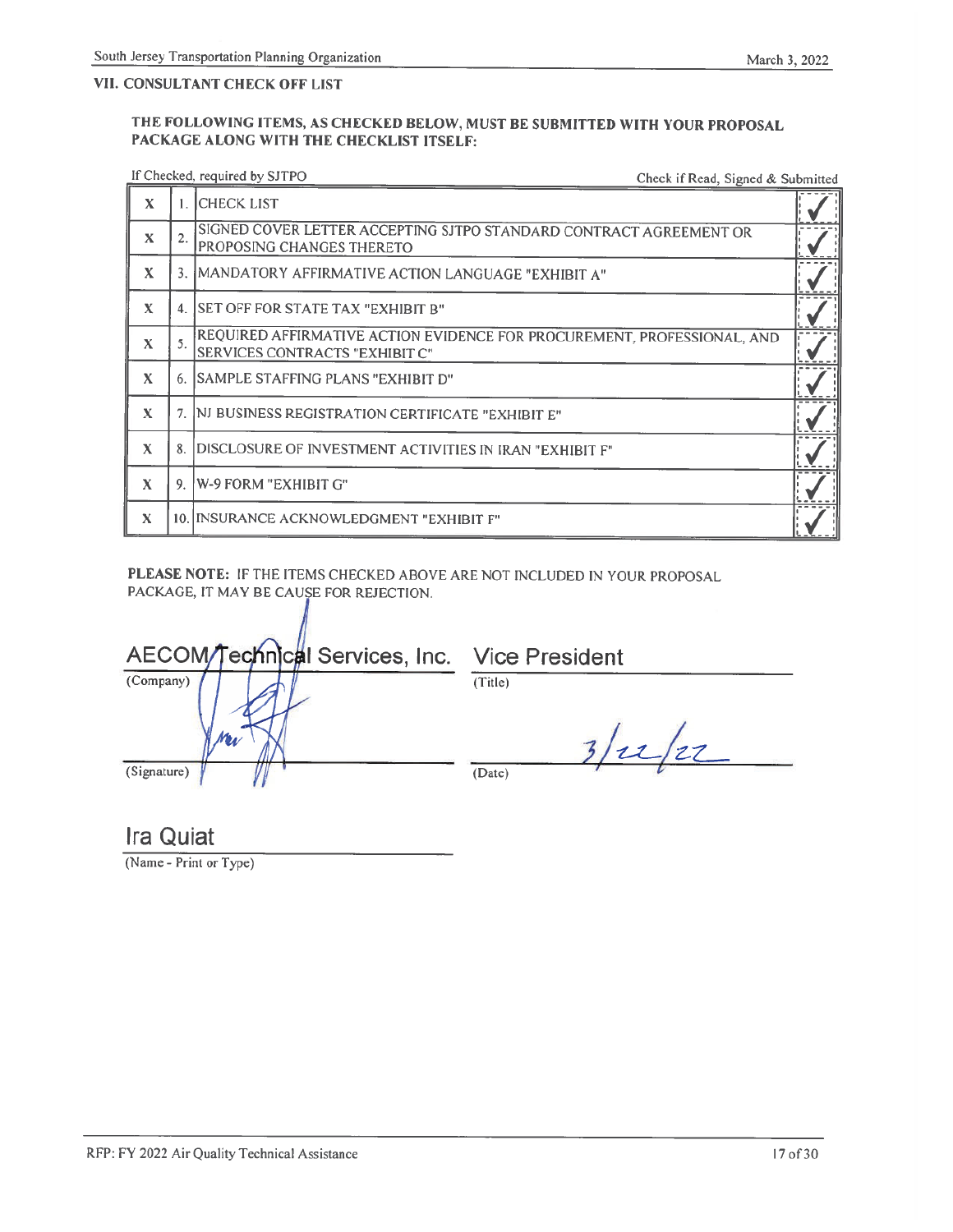# Narrative

# **BACKGROUND**

The transportation system in Atlantic, Cape May, Cumberland, and Salem Counties is vital to the economic health of the region. To maintain this condition people and goods must be able to move throughout the region efficiently. As the regional Metropolitan Planning Organization (MPO), the SJTPO is responsible for helping to maintain the success of the transportation system in southern New Jersey while maintaining conformance with National Ambient Air Quality Standards (NAAQS) as promulgated by the Clean Air Act Amendments of 1990 (CAAA) and ensuing legislation and regulations.

SJTPO provides technical assistance to the New Jersey Department of Environmental Protection (NJDEP) in analyzing emissions for State Implementation Plan (SIP) by creating regional transportation activity inputs into the statewide emissions inventory.

This project will prepare new Motor Vehicle Emissions Budgets (MVEB) for the New Jersey Department of Environmental Protection's (NJDEP) upcoming Ozone Attainment Demonstration SIP revision. This will help SJTPO conduct technical analysis and develop air quality data necessary for the New Jersey on-road mobile source ozone emission inventory (SJTPO portion) as well as provide input data to NJDEP. Development and use of the new MVEB will allow SJTPO to continue conformity to the NAAQS, thereby allowing all projects within the Transportation Improvement Program (TIP), Regional Transportation Plan (RTP), and other transportation projects of the regional significance, to proceed without delay.

### *The AECOM Team brings unique skills and innovation to the project:*

- − **Leadership role in NJDOT's Air Quality Working Group**
- − **Leading role in on-road emission data development SIP and NEI - in NJ and PA**
- − **MOVES temporal files prepared by the Team accepted by USEPA as the basis for national defaults**
- − **Responsibility for the current updates to the SJTPO regional travel model**
- − **Direct support for NJDOT in emission related matters**
- − **Innovative off-model travel forecasting and emission estimation methods**

The AECOM team previously assisted SJTPO and NJDEP with multiple rounds of air quality conformity determination, developing the Motor Vehicle Emission Simulator (MOVES) inputs, and assisted in calculating SJTPO 4-county regional emissions for New Jersey statewide SIP. We will use our extensive experience to assist SJTPO in air quality data development effort providing coordination with NJDOT and NJDEP.

# **TECHNICAL APPROACH**

Several factors related to the national emission standards, travel demand model post-processing, and data development must be accounted-for while performing the regional air quality analysis:

## **8-Hour Ozone Standard**

In October 2015, based on its review of the air quality criteria for ozone and related photochemical oxidants, the EPA revised the primary and secondary NAAQS for ozone to protect public health and welfare (80 FR 65292). The EPA revised the levels of both standards to the 70 parts per billion (ppb), and retained their indicators, forms (fourthhighest daily maximum, averaged across three consecutive years) and averaging times (eight hours). Under the Clean Air Act, the EPA Administrator must make all attainment designations within two years after a final rule revising the NAAQS is published.

The SJTPO region is part of the Philadelphia-Wilmington-Atlantic City, PA-NJ-MD-DE 8-Hour Ozone Nonattainment Area. Because the Area did not attain the 70 ppb standards by the Marginal Attainment date of August 3, 2021, the entire air quality region – including all four SJTPO counties - is scheduled to be bumped up from a "Marginal" to a "Moderate" Nonattainment Area. As such, the NJDEP must prepare an Attainment Demonstration SIP revision that shows how the State will ultimately attain the 70-ppb standard.

Although the NJDEP is the primary author of the SIP, the agency relies on MPOs (in this case, SJTPO), to derive transportation activity data from the travel demand model. The activity data is an important input to the MOVES emission model that is used to calculate on-road transportation emission quantities for the SIP.

Through the past two decades, the AECOM Team has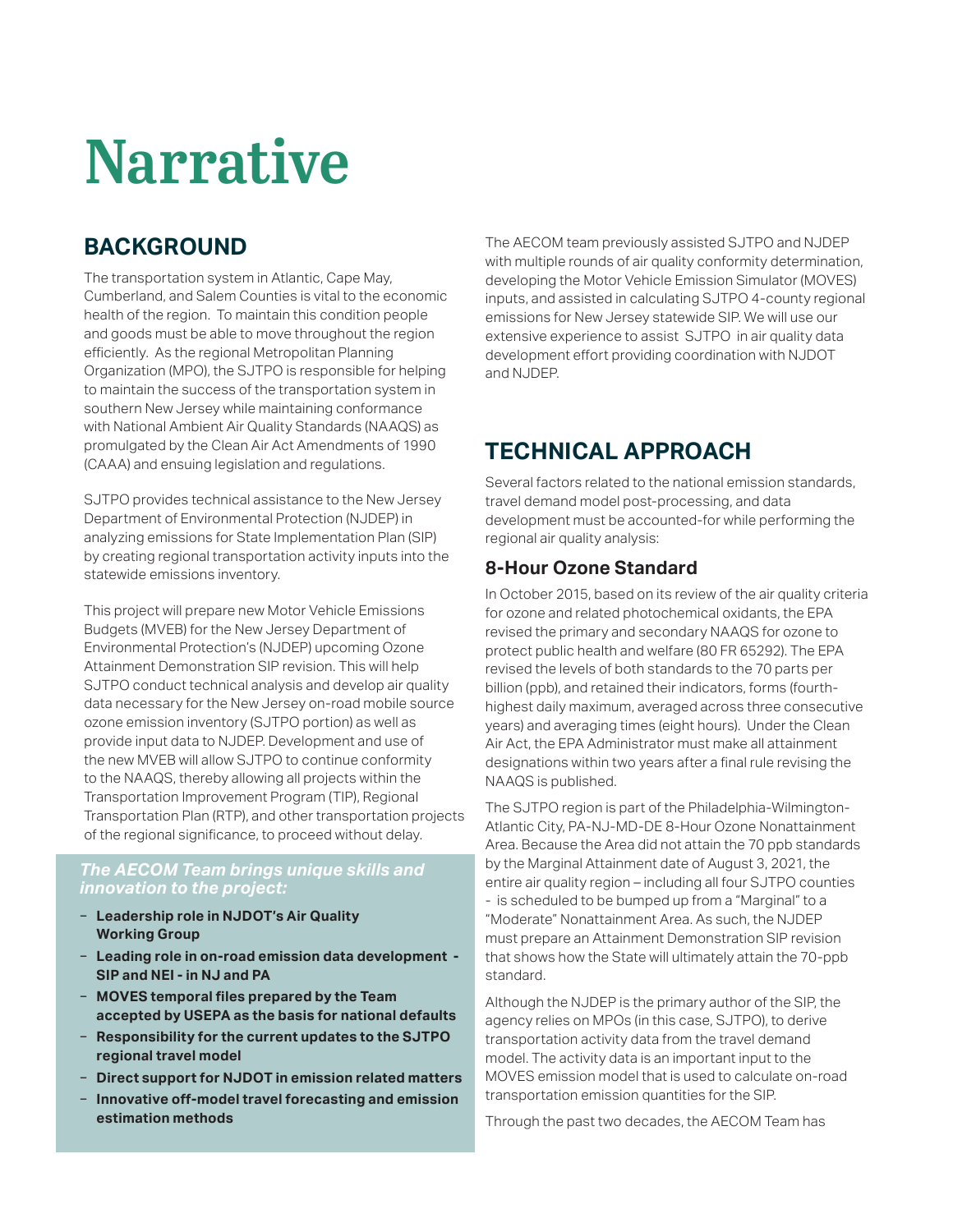directly supported SJTPO and the NJDEP with expert technical guidance, ensuring that air quality modeling and analysis is undertaken to meet all EPA and FHWA requirements. This work has included assistance in establishing prior volatile organic compound (VOC) and oxides of nitrogen (NOx) Motor Vehicle Emission Budgets (MVEB) and support demonstrating that the SJTPO transportation Plan and its updates conform to the overall plan to reach the region's air quality goals. AECOM has also developed custom software and post-processing packages to estimate the variety of daily and annual emissions for four counties in the SJTPO region; this process will be applied to develop input data and emission summaries for the proposed SIP.

## **MOVES and PPSUITE**

The AECOM Team has applied MOBILE and MOVES emission models for air quality analysis in the SJTPO region for more than two decades. Since 2013 MOVES has been used with the South Jersey Travel Demand Model (SJTDM) post-processor. Last year, AECOM developed data for-, and implemented, the latest MOVES3 emission model to support NJDEP with 2020 National Emission Inventory (NEI) tasks.

The Team has worked extensively with the evaluation of MOVES, providing feedback to NJDOT's Air Quality Working Group with respect to data development and implementation. This working group has included NJDOT, NJDEP, SJTPO, NJTPA and DVRPC. Working group meetings have provided a useful forum for AECOM and its partners to achieve a thorough understanding of MOVES methods, data, and results. AECOM has directly supported NJDEP's efforts to use MOVES for the most current round of SIP preparation. The lessons learned in that endeavor will help us to meet SJTPO's needs for this project more efficiently.

PPSUITE is a travel demand model and emissions analyzer post-processing tool that links the current SJTPO travel model to MOVES. PPSUITE has been in use in New Jersey and nearly a dozen other states and jurisdictions for over 25 years and has achieved a high level of maturity and technical strength. In conjunction with this work and similar work for other states, AECOM's PPSUITE post-processing software has been thoroughly revised, tested, and validated in its support for the MOVES3 software.

Through interagency coordination and subsequent coordination with the NJDEP and the EPA, AECOM has been able to obtain the emissions program descriptions appropriate for South Jersey. We anticipate repeating this process for the proposed 2023 SIP development. The AECOM Team will utilize the EPA's latest release of MOVES3.0.3 (MOVES3) with the *movesdb20220105* default database as the emissions forecasting program.

Together, PPSUITE and MOVES provide the most comprehensive and flexible available platform for transportation network and emissions analysis. Its use by NJDEP to analyze emissions for prior SIP revisions, and by the NJDOT and the NJTPA for their emissions modeling activities, and by neighboring states and MPOs as well (PennDOT, Lehigh Valley, PA and Baltimore MD), indicates both its acceptance in the broad emissions analysis community and the depth of support that is offered not only by the consultant team, but also by peer users. We will continue to actively monitor the EPA's progress in updating MOVES and related modeling requirements. In response, we will continue to prepare appropriate software updates and input data.

## **MOVES3 Settings and Inputs**

The PPSUITE/MOVES package has already been installed at SJTPO for the prior MOVES2014b model. AECOM is continually enhancing its PPSUITE software to support the MOVES3 version. Input data – statewide and county specific – has been updated in 2021 for MOVES3 by AECOM for the NEI support effort and with guidance from the NJDOT and NJDEP. This data together with the updated motor vehicle registration and 2021 HPMS VMT will be applied for the proposed project emissions estimates.

The AECOM Team will continue to work closely with the NJDEP and the EPA so that the proper local settings and inputs are used for MOVES. The updated emission model not only expands run specifications to new fuel/vehicle combinations and output aggregation options, but has also created significant changes to the activity and nonactivity inputs. The MOVES activity inputs are based on travel demand model results. The correct file structure of these inputs will be verified by using the most current CENTRAL/PPSUITE software updated for MOVES3. The setting of non-activity inputs includes inspection and maintenance program specifications, vehicle registration data, vehicle mix data, anti-tampering program description, fuels, meteorology, source type population, engine retrofit programs, and low emission vehicle programs. It should be noted that truck idling activity (hotelling) and ramp fractions were removed from the local inputs in New Jersey.

The latest CENTRAL/PPSUITE/MOVES setup installed at SJTPO includes a daily vehicle miles traveled (VMT) input option that will be applied for SJTPO daily ozone precursors estimates – VOC and NOx. That upgrade to daily VMT makes MOVES input VMT consistent with information generated by the regional travel demand model.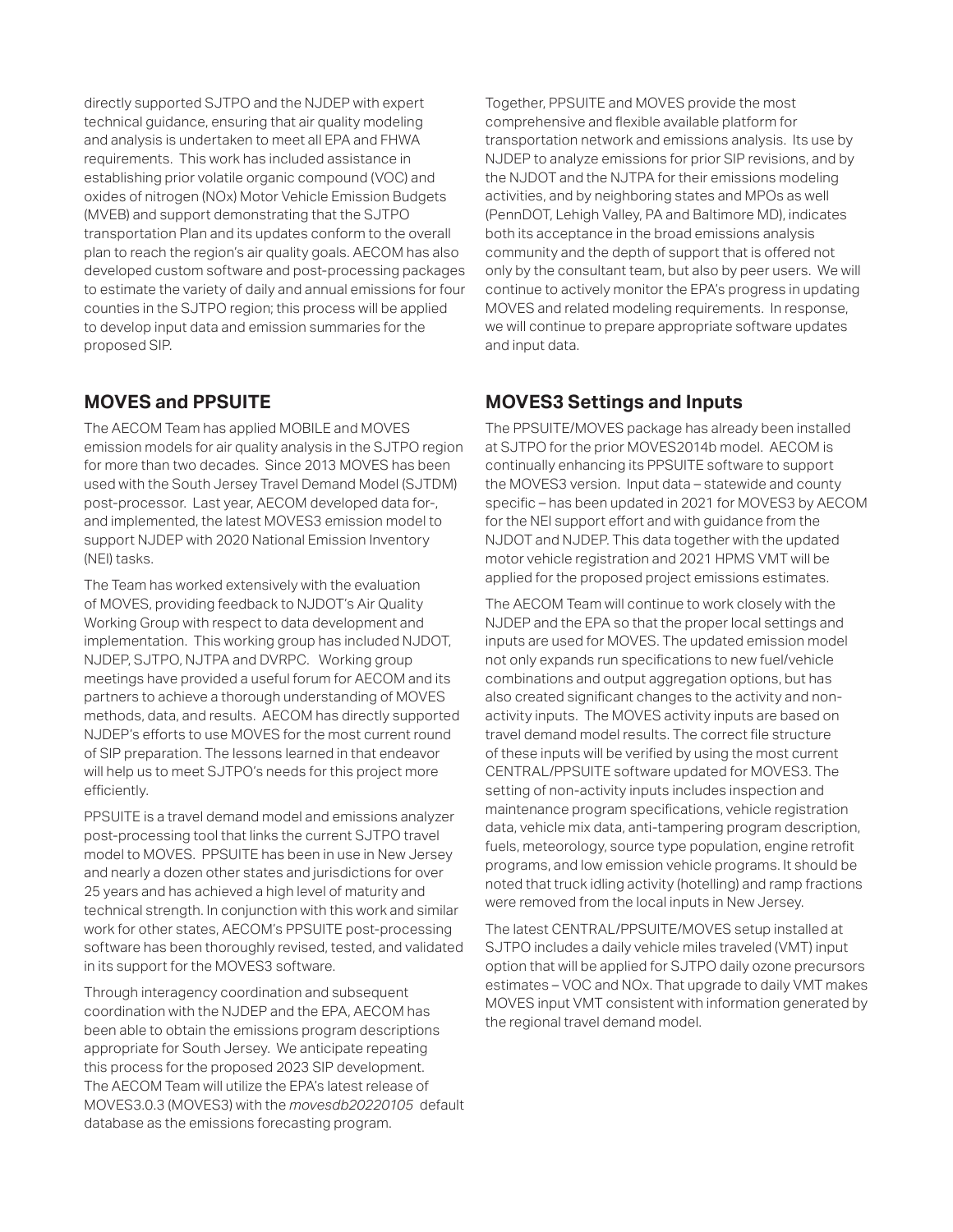## **HPMS VMT Adjustments**

Before travel activity data can be calculated, the VMT calculated from the travel demand model's traffic assignment process must be adjusted to match reported VMT quantities from the Highway Performance Monitoring System (HPMS). These VMT adjustments will be estimated for the 2021 base year and applied to 2023 SIP emissions estate. AECOM will capture the 2021 NJDOT HPMS VMT data and prepare updates presenting all assumptions for the Interagency Consultation Group (ICG). It should be noted that typically NJDOT publishes HPMS VMT each year at the end of September. However, there could be a data approval delay affecting the NJDOT HPMS VMT update schedule impacting the proposed project deliverable timeline.

## **Interagency Coordination**

Coordination is an ongoing focus throughout the air quality analysis, emission inventory, and conformity determination process. It is essential to keep participating agencies and entities informed of the progress, methods, and products in use for the determination. The SJTPO Project Manager (PM) will convene the ICG meetings as necessary. These meetings may be via conference call or in person. The AECOM Team will work directly with the SJTPO PM to coordinate with the ICG members (i.e., other SJTPO staff, USEPA, NJDEP, NJDOT and representatives from the involved counties). If other work is required to meet CAAA standards in developing 2023 SIP, the AECOM Team will work closely with the PM and member agencies to identify and implement solutions to keep the project on track.

# **SCOPE OF SERVICES**

## **Task 1. Coordination**

This Task covers project management activities including communications and progress reporting. The AECOM team will establish an effective means of coordinating and reporting work activities to the SJTPO PM and staff.

At the beginning of the project the AECOM PM will prepare a schedule depicting major work elements, activities, and milestones. The PM will submit this schedule at the kick-off meeting/conference call for the SJTPO review and approval. The AECOM team will follow the approved schedule as closely as possible throughout the course of the project, with any changes subject to approval of the SJTPO PM.

The AECOM team will assist SJTPO by attending the ICG meeting (conference call).

Bi-weekly status reports will be provided to the SJTPO PM in addition to the coordination calls at project milestones, including the status of DBE/ESBE work and progress towards the established goal. We will provide all related

inputs, process, outputs, and documents to SJTPO for their record. The AECOM PM will coordinate with the SJTPO PM to determine the best process for data and document transfer.

The AECOM Team will update the post-processor User's Guide documentation to reflect specific SJTPO implementation conditions.

We will create a backup and installation DVD for SJTPO. Also, full copies of CENTRAL/PPSUITE/MOVES input and output files, for two scenarios, will be provided on this DVD.

## AECOM believes that quality is everyone's job – from the CEO to the entry-level technician

AECOM will provide QA/QC of the process and deliverables according to industry standards and the high-quality management requirements set by ISO standards. Our approach to quality follows the international standard for quality management systems (QMS), ISO 9001. As one of the few ISO 9001-certified professional and technical services firms in North America, AECOM developed its system to address the standard's requirements. We regularly confirm our compliance with these standards through formal auditing and verification. Initially certified in 2002, we have continuously expanded the scope of our ISO certification. In fact, during 2011 we achieved a single, unified ISO 9001:2008 certification covering all our business lines in North America.

#### *Project deliverables for Task1: Coordination will include the following:*

- − **Deliverable 1.a: Bi-weekly emails**: AECOM Team will provide bi-weekly progress reports to the SJTPO PM via email. We will organize a project kick-off meeting/ conference call and task completion milestone conference calls with SJTPO PM and staff.
- − **Deliverable 1.b: Installation of Modeling Software:**  The AECOM Team will update the CENTRAL/PPSUITE/ MOVES User's Guide, create CENTRAL/PPSUITE installation DVD and provide required software license to run the post-processor at the SJTPO office.

## **Task 2. Preparation and Testing of Motor Vehicle Emissions Budgets for 2023**

New Jersey Department of Environmental Protection coordinates statewide air quality analysis effort and data development. The AECOM team will lead the data development and emission estimates for four counties in the SJTPO region to support NJDEP's undertakings in submitting its attainment demonstration State Implementation Plan (SIP). We will apply CENTRAL/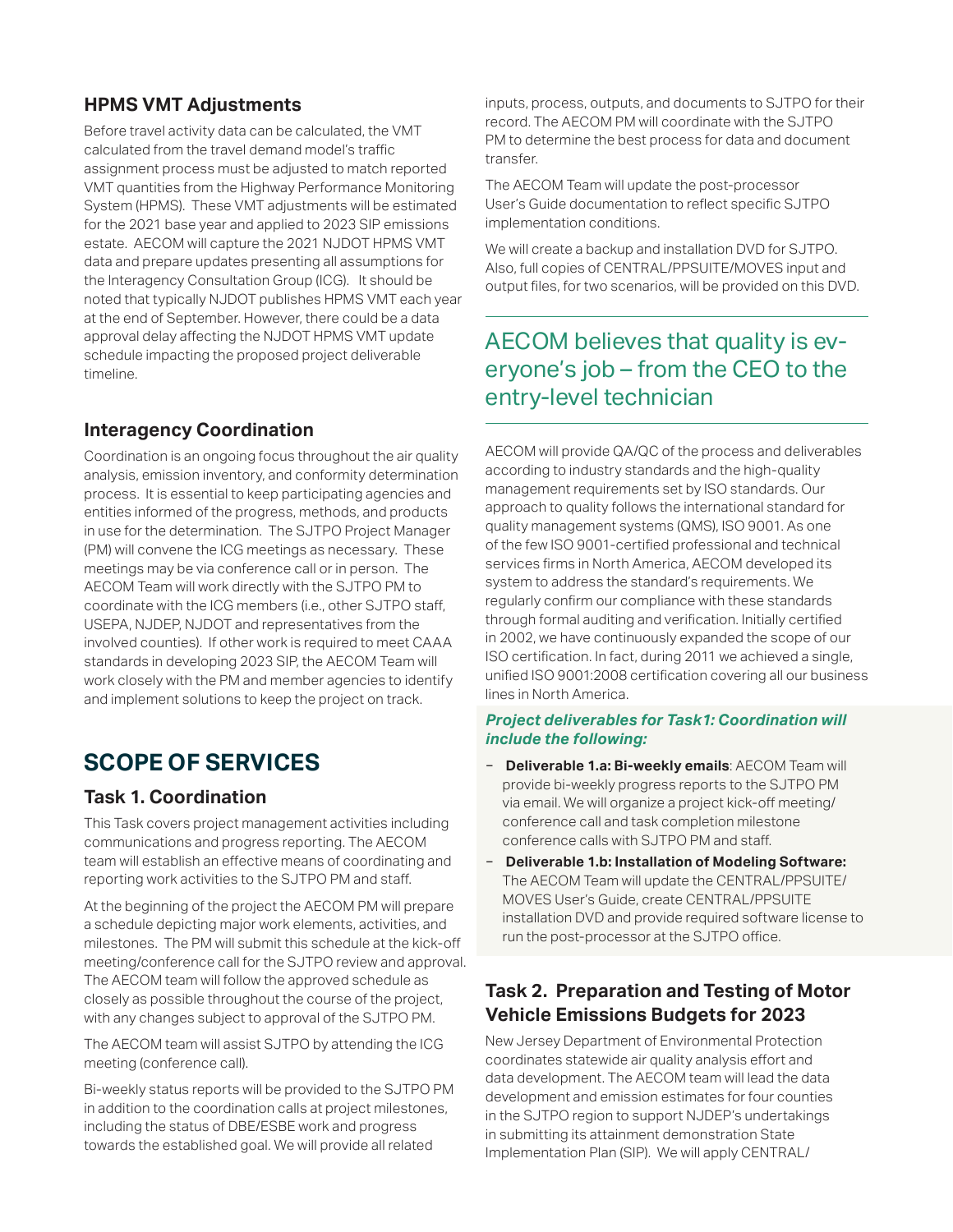PPSUITE/MOVES setup for emission estimates and reporting. The SJTPO staff will provide loaded highway networks for 2021 and 2023 year/scenario and participate in coordination with NJDEP and NJDOT. We will also coordinate with the ICG, NJDOT and NJDEP and additional updates in data development and emission modeling. Emissions will be calculated for two categories of pollutants: VOC and NOx.

Combinations of computer programs centered on the MOVES and PPSUITE post-processor programs will be used to estimate 2023 MVEB in the SJTPO region. The PPSUITE software has been developed by AECOM and has been used by SJTPO, the NJDOT the NJDEP and NJTPA for emissions estimation in New Jersey. PPSUITE has been successfully transitioned to MOVES3 emission model, which will be utilized for the NEI analysis at SJTPO in 2021.

PPSUITE has consistently been shown to meet all the Federal guidelines and regulations for regional Conformity Analysis as specified in Transportation Conformity Rule 40 CFR Part 93. PPSUITE has repeatedly provided the local data that was the subject of SJTPO's certification by federal agencies.

The AECOM Team understands that coding of regionally significant, non-exempt transportation projects into the proper South Jersey Travel Demand Model (SJTDM) highway and transit networks and other input files will be done by the SJTPO staff. We will provide quality assurance by reviewing the SJTDM resulting networks, as well as monitoring project effects on the emissions estimates for each scenario and year.

The AECOM Team will provide the SJTPO PM with a technical memorandum summarizing the data development methodology and emission estimate results. We will create a data DVD for SJTPO.

#### *Project deliverables for Task 2: Preparation and Testing of 2023 MVEB will include the following:*

- − **Deliverable 2.a: QA/QC of Loaded Transportation Networks:** The AECOM Team will receive 2021 and 2023 loaded transportation networks from SJTPO and perform quality review to ensure model links are accurate; (i.e., have accurate functional classifications, facility types), and model volumes, VMT, average speeds, and other outputs are reasonable. At the end of the review process, we will provide a technical memorandum summarizing edits/adjustments to network and/or any other input and output files.
- − **Deliverable 2.b: Draft motor vehicle emissions budgets:** The AECOM team will prepare all necessary MOVES inputs and use CENTRAL/PPSUITE/MOVES to estimate VOC and NOx emissions for two scenarios. The AECOM Team will provide a brief technical memorandum summarizing the data development process,

assumptions, methodology and results. SJTPO will run post processor/MOVES emissions model chain in parallel with the consultant. The consultant will provide technical assistance as needed up to the level defined in the cost estimate as SJTPO runs the PPSUITE/MOVES model and works to match (or benchmark) the emissions budget and annual emissions inventory calculated by the consultant.

- − **Deliverable 2.c: Summary of Test Results**: The AECOM team will compare a proposed 2023 MVEB for VOC and NOx with the emission results from SJTPO's current Transportation Conformity analysis. The AECOM Team will provide a brief technical memorandum summarizing the data comparison and demonstrating the sufficiently of the proposed MVEBs.
- − **Deliverable 2.d: Data Delivery:** The AECOM Team will provide a brief technical memorandum summarizing the data development process, assumptions, methodology and results. The AECOM Team will provide a data CD to the SJTPO and NJDEP or transfer data via FTP.
- − **Deliverable 2.e: Technical Memorandum:** AECOM will develop a brief technical memorandum summarizing process and results of the annual on-road inventory.

A full site license (for the SJTPO office in Vineland) for CENTRAL/PPSUITE will be provided to SJTPO. The CENTRAL/PPSUITE software is for use in the SJTPO office only and may not be transferred to others without prior arrangement with AECOM. This will be a perpetual license. MOVES and related data are in the public domain.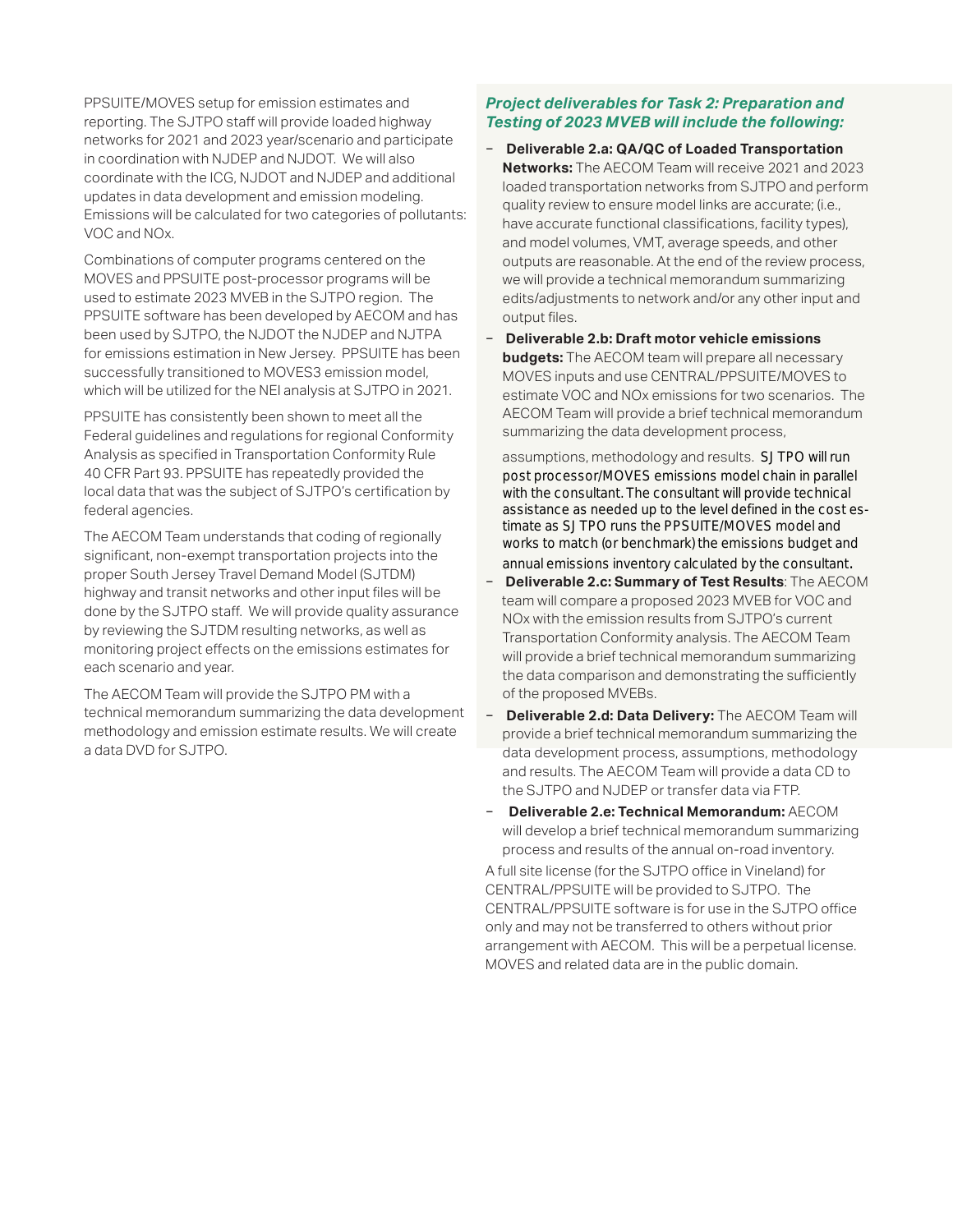# **Staffing Plan**

The Organization Chart in Section F summarizes the relationships among the key personnel at AECOM and Team Members who will participate in the project:

Anna Aleynick will serve as AECOM Project Manager. She has over a decade of experience with air quality related matters in New Jersey and the surrounding region, including projects with SJTPO. She will be assisted by Project Director Ira Quiat, and Senior Technical Advisor **Tushar Patel.** 

Anna Aleynick will lead emissions modeling tasks with PPSUITE and MOVES. Tushar Patel and Yogesh Patel will be responsible for travel model network review. Terrence Sobers of Sobers Consulting will bring his experience in technical review, data quality control, and project

documentation. For this project Sobers Consulting will as-

sume the role of data management and data quality review as it relates to the travel demand and emission model outputs.

Sobers will provide review and QA/QC PPSUITE/PQUEST

emission outputs for 2021 base and 2023 SIP scenarios and

summary data. Priyal Pandya and Paola Moncada will co-

ordinate the data development effort.

## **Staffing Plan**

The staffing plan for the proposed work is shown in the following table. Altogether the AECOM Team will expend 252 person hours:

| <b>AECOM</b>          | 226 hours       |
|-----------------------|-----------------|
| Sobers Consulting LLC | 26 hours        |
|                       | Total 252 hours |

Sobers Consulting LLC is a certified Disadvantaged Business Enterprise (DBE). Sobers Consulting has been allocated 13.32% of the project's budget.

A number of elements of this project cannot be determined at this time including:

- Additional, unanticipated meetings beyond those highlighted in Task 1
- The timeline of 2021 HPMS VMT availability from NJDOT.

Should additional efforts be needed to complete any task item or in the case of the schedule change, AECOM will alert SJTPO as soon as possible. AECOM will then work with SJTPO to identify the best way to proceed while remaining within the available budget.

## FY 2022 Air Quality Assistance **Staffing Plan**

|                              | <b>Title</b>                  | Rate |  | <b>Hours</b>   |               |                |
|------------------------------|-------------------------------|------|--|----------------|---------------|----------------|
| <b>Name</b>                  |                               |      |  |                | Task 1 Task 2 | <b>Total</b>   |
| <b>AECOM</b>                 |                               |      |  |                |               |                |
|                              |                               |      |  |                |               |                |
| Ira Quiat                    | Project Director              | \$   |  | 2              | 0             | $\overline{2}$ |
| Tushar Patel                 | Senior Advisor                | \$   |  | 0              | 8             | 8              |
| Anna Aleynick                | Project Manager               | \$   |  | 16             | 40            | 56             |
| Paola Moncada                | <b>Transportation Planner</b> | \$   |  | 0              | 80            | 80             |
| Yogesh Patel                 | <b>Transportation Planner</b> | \$   |  | 0              | 32            | 32             |
| Christopher Lee              | Quality Review                | \$   |  | 0              | 8             | 8              |
| Priyal Pandya                | <b>Environmental Engineer</b> | \$   |  | 0              | 40            | 40             |
|                              | Sub-total hours               |      |  | 18             | 208           | 226            |
| <b>Sobers Consulting LLC</b> |                               |      |  |                |               |                |
|                              |                               |      |  |                |               |                |
| <b>Terrence Sobers</b>       | Principal                     | \$   |  | $\overline{2}$ | 24            | 26             |
|                              | Sub-total hours               |      |  | 2              | 24            | 26             |
|                              | <b>Summary of All Firms</b>   |      |  | 20             | 232           | 252            |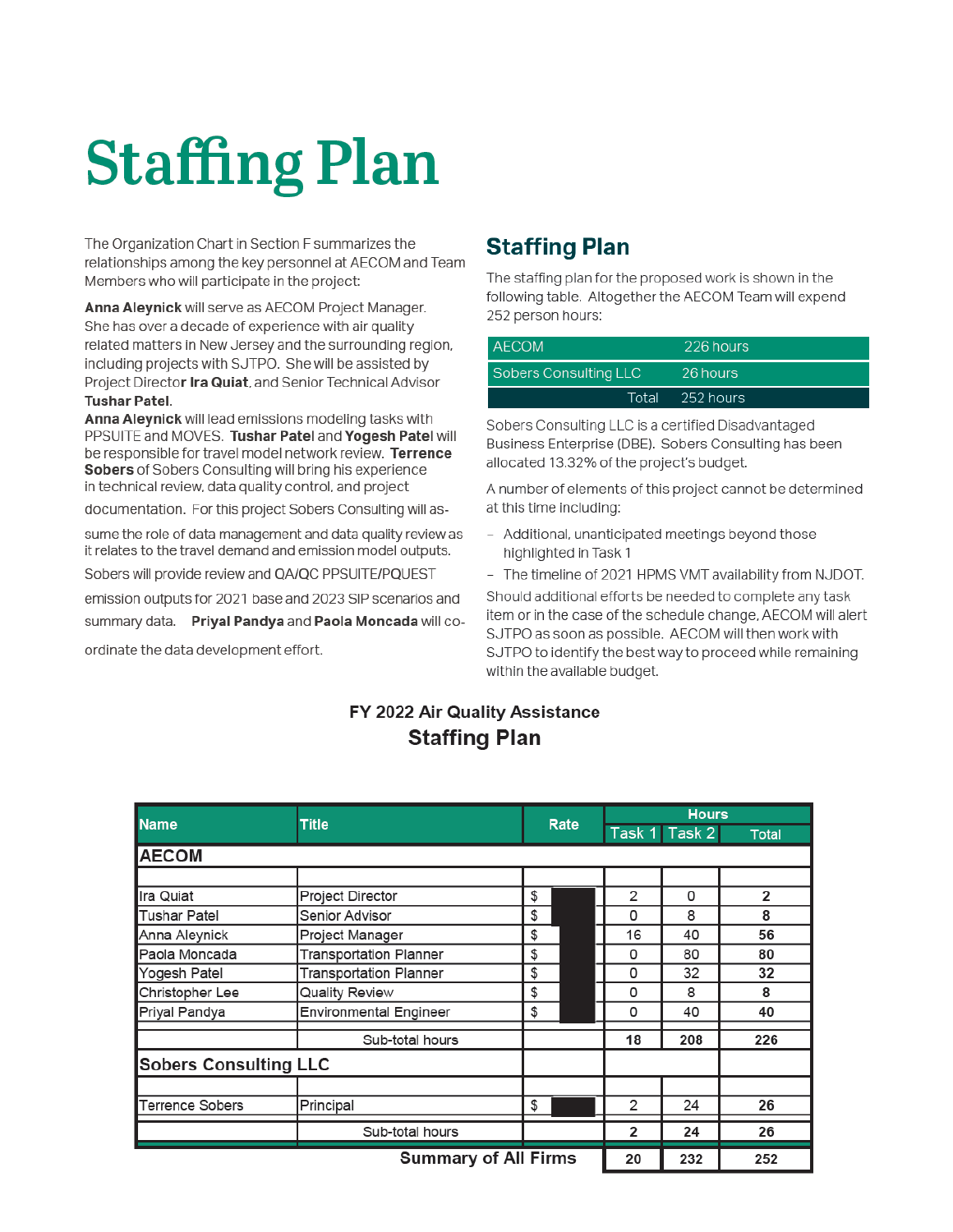# **Project Schedule**

The project schedule is shown in the following table. As specified in the RFP, Notice To Proceed is assumed to be on or about June 15, 2022. The New Jersey statewide SIP input data and run results will be completed and delivered to SJTPO and NJDEP by October 14, 2022. The MVEB delivery date is contingent upon NJDOT 2021 HPMS VMT data availability by September 15, 2022. The summary test results and regional emissions analysis for the 2021 and 2023, technical documentation, and file transfer will be completed by December 16, 2022. This schedule will allow enough time for review, feedback, and any technical changes, if such required.

| <b>Task</b>                                                                 | FY 2022 Air Quality Assistance                                             | <b>Estimated End Date or</b><br><b>Task Duration</b> |  |  |  |
|-----------------------------------------------------------------------------|----------------------------------------------------------------------------|------------------------------------------------------|--|--|--|
|                                                                             |                                                                            |                                                      |  |  |  |
|                                                                             | Notice to Proceed                                                          | June 15, 2022                                        |  |  |  |
|                                                                             | <b>Kickoff Meeting</b>                                                     | June 20, 2022                                        |  |  |  |
| <b>Task 1. Coordination</b>                                                 |                                                                            |                                                      |  |  |  |
| 1.a.                                                                        | By-weekly project progress coordination                                    | July 1- Dec 30, 2022                                 |  |  |  |
| 1.b.                                                                        | ICG meeting - conference call                                              | September 30, 2022                                   |  |  |  |
| 1.c.                                                                        | Assistance with the software installation and training meeting (webinar)** | October 12, 2022                                     |  |  |  |
| Task 2. Preparation and Testing of Motor Vehicle Emissions Budgets for 2023 |                                                                            |                                                      |  |  |  |
| 2.a.                                                                        | SIP Travel demand model results review and technical summary               | July 15 - Sept 15, 2022                              |  |  |  |
| 2.b.                                                                        | SIP/MVEB data development, QA/QC, and coordination with NJDEP              | Sept 15 - Oct 14, 2022*                              |  |  |  |
| 2.c.                                                                        | SIP emission modeling and reporting                                        | Sept 15 - October 14, 2022                           |  |  |  |
| 2.d.                                                                        | Compare current AQ Conformity results with the proposed 2023 MVEB          | Nov 1- Nov 11, 2022                                  |  |  |  |
| 2.e.                                                                        | SIP Technical documentation and data DVD to SJTPO and NJDEP                | December 16, 2022                                    |  |  |  |

\* Note: The Completion of data development and 2021 HPMS VMT adjustment estimate are contingent upon timely VMT data availability at NJDOT.

 $^\circ$  Task 1.c. Assistance with the software installation and training meeting (webinar) will be concurrent with

Task 2.c.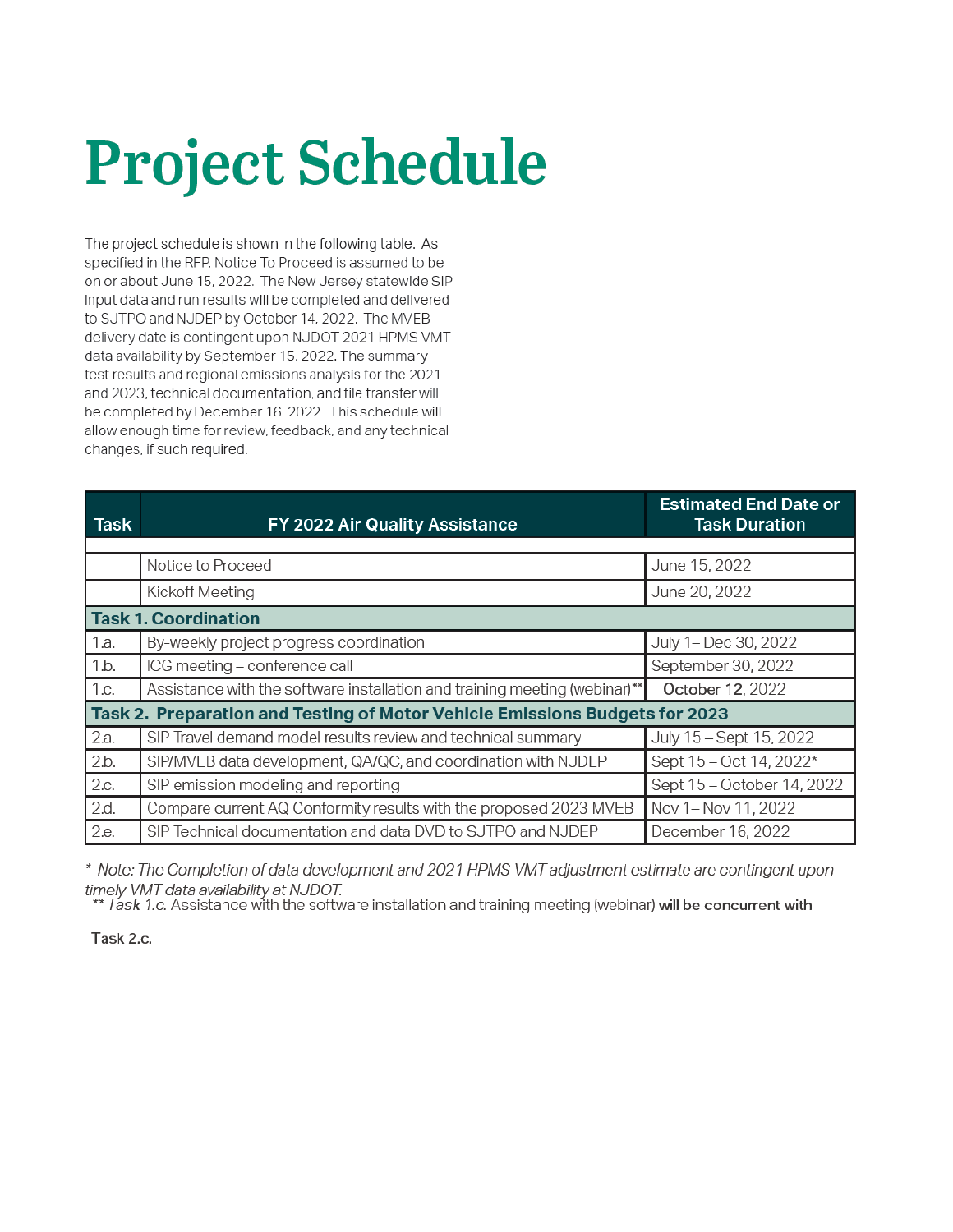# Total Costs

| <b>Task</b> | <b>Task Name</b>                                                    | <b>Cost per Task</b>  |
|-------------|---------------------------------------------------------------------|-----------------------|
| Task 1      | Coordination                                                        | \$3,990               |
| Task 2      | Preparation and Testing of Motor Vehicle Emissions Budgets for 2023 | \$30,387              |
|             | Expenses \$100                                                      |                       |
|             |                                                                     | <b>Total \$34,478</b> |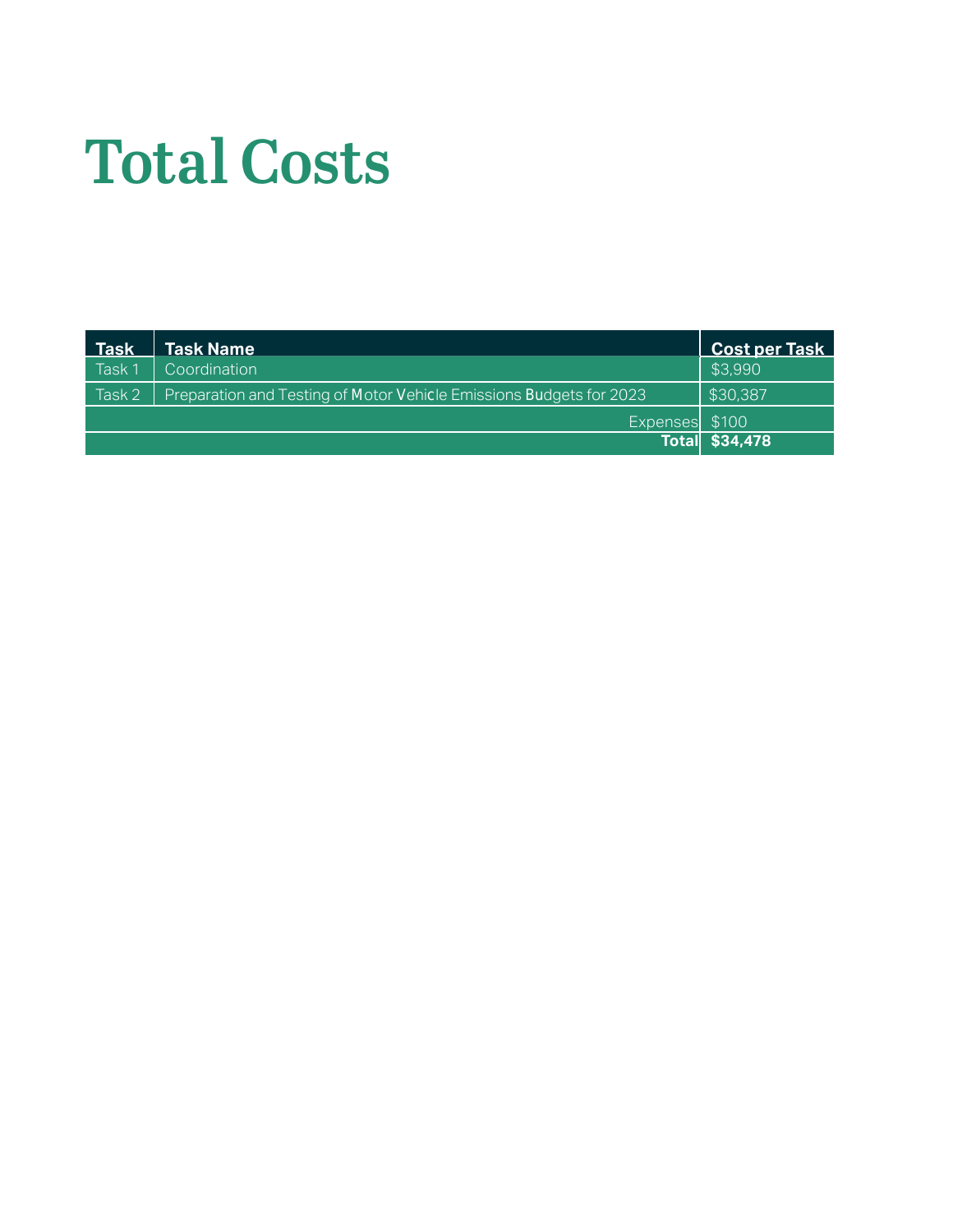# Breakdown of All Other Charges

# **FY 2022 Air Quality Assistance**

**June 1, 2022 - December 30, 2022**

## **SUMMARY BUDGET FORM**

| <b>TOTAL</b>                                                | \$34,478   |
|-------------------------------------------------------------|------------|
| <b>FIXED FEE (12%)</b>                                      | \$3,191    |
| <b>Subtotal Subconsultants</b>                              | \$4,594    |
| <b>SUBCONSULTANTS</b><br><b>Sobers Consulting LLC (DBE)</b> | \$4,594    |
| <b>Subtotal Non-Salary Direct Expenses</b>                  | \$100      |
| Postage                                                     | \$100      |
| Graphics<br><b>Travel</b>                                   | \$0<br>\$0 |
| <b>NON-SALARY DIRECT EXPENSES</b>                           |            |
| <b>Subtotal Labor</b>                                       | \$26,593   |
| Overhead at 130.7%                                          | \$15,066   |
| Direct Labor                                                | \$11,527   |
| <b>LABOR COSTS</b>                                          |            |

**DBE Participation 13.32%**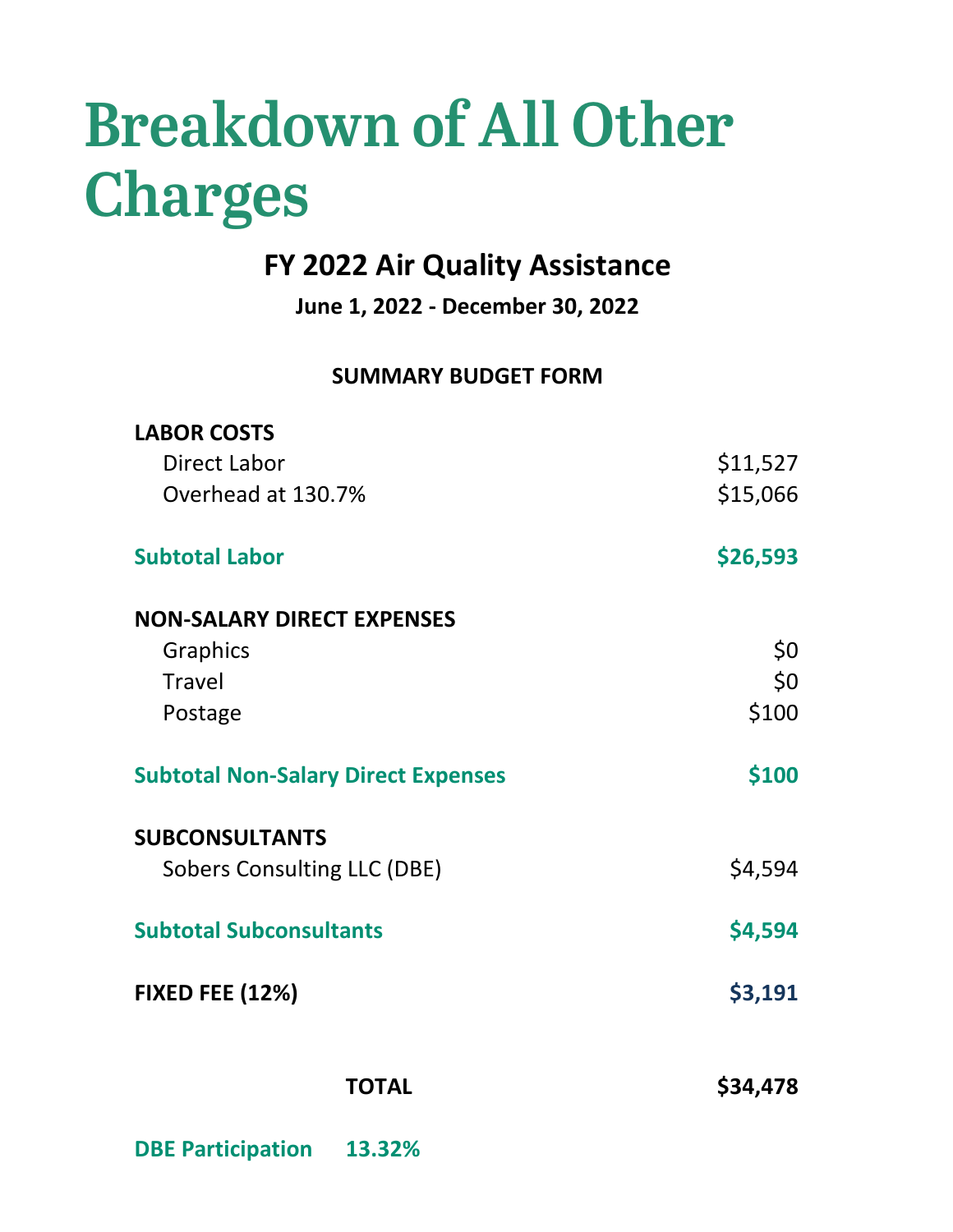

All staff are AECOM employees except where indicated

(S) Sobers Consulting LLC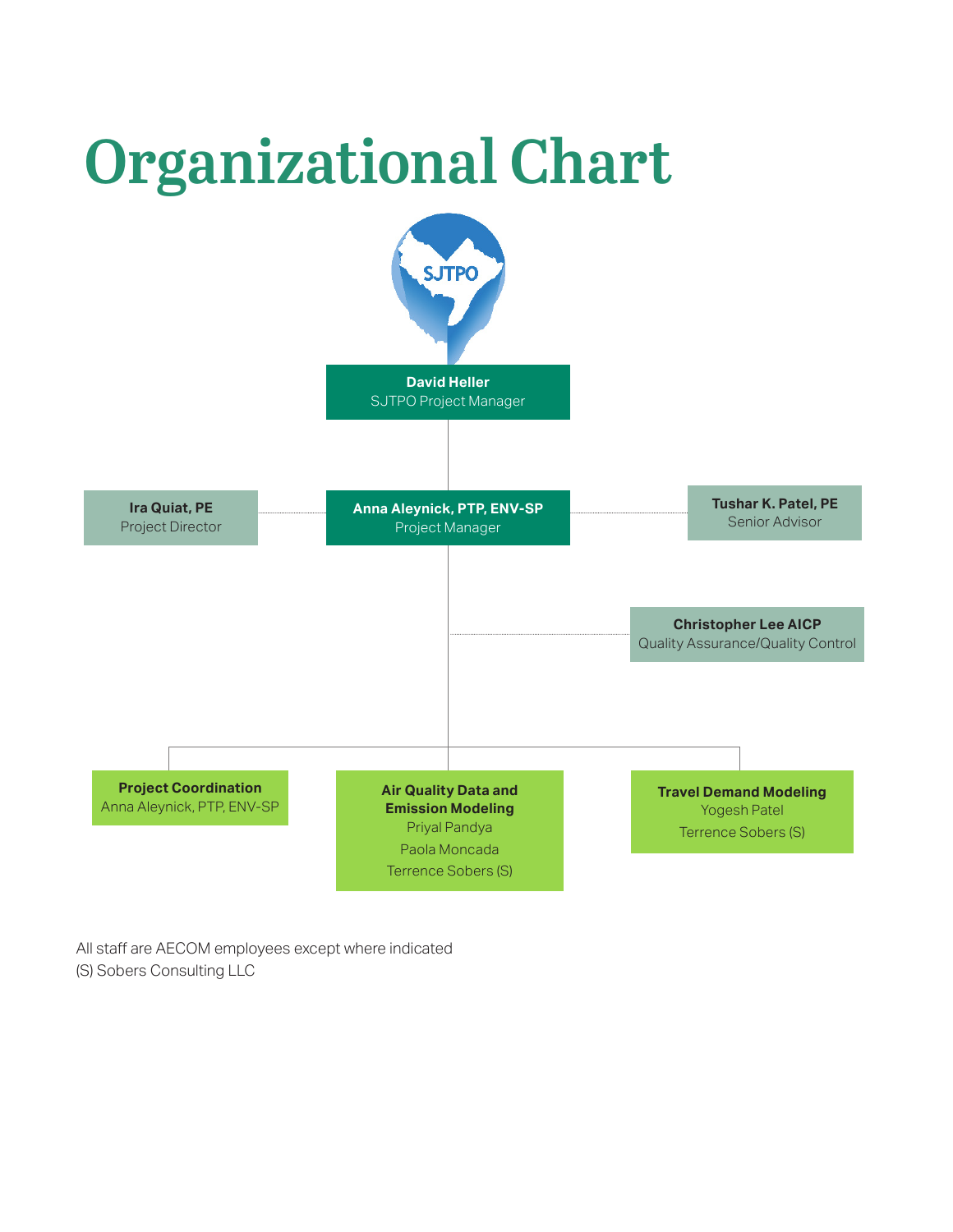#### SOUTH JERSEY TRANSPORTATION PLANNING ORGANIZATION

**RESOLUTION 2205-16:** Approving the Selection of AECOM Technical Services, Inc. as the **Consultant for the Air Quality Technical Assistance** 

WHEREAS, the South Jersey Transportation Planning Organization (SJTPO) is the Metropolitan Planning Organization (MPO) designated under Federal law for the southern region of New Jersey including Atlantic, Cape May, Cumberland, and Salem Counties; and

WHEREAS, the Fiscal Year 2022 SJTPO Unified Planning Work Program (UPWP) includes Federal Highway Administration planning funds for this project; and

WHEREAS, the Notice of Availability of Requests was sent to 252 contacts on March 3, 2022; and

WHEREAS, the Request for Proposal (RFP) announcement and supplemental materials were also posted on the publicly accessible SJTPO website; and

WHEREAS, one (1) proposal was received; and

WHEREAS, the SJTPO Technical Advisory Committee (TAC) endorsed the consultant selection committee with representatives from the New Jersey Department of Transportation (NJDOT), the New Jersey Department of Environmental Protection, the City of Vineland, and SJTPO, who reviewed and evaluated the proposals in accordance with SJTPO's published criteria; and

WHEREAS, the Consultant Selection Committee recommends AECOM Technical Services, Inc., in association with Sobers Consulting LLC serving as the Disadvantaged Business Enterprise (DBE) firm; and

WHEREAS, the SJTPO TAC, at their May 9, 2022 meeting, endorsed the recommendation of the Consultant Selection Committee; and

WHEREAS, this project will be funded within SJTPO's Technical Program in the FY 2023 UPWP as Task 22/404 Air Quality Technical Assistance within a budget of \$35,000.00; and

WHEREAS, the project cost is \$34,478.00 with a 13.32%, DBE participation, compared with SJTPO's DBE/ESBE goal of 13.23%; and

NOW, THEREFORE, BE IT RESOLVED, that the Policy Board of the South Jersey Transportation Planning Organization hereby approves the above selection for the FY 2021 Air Ouality Technical Assistance technical study, with a maximum fee of \$34,478.00 and 13.32% DBE participation; and

BE IT FURTHER RESOLVED, that the Policy Board authorizes the Executive Director to execute the scope of work and cost modifications to the original contract amount, provided that funding is available and such modifications have been approved by the NJDOT, SJTA, and the SJTPO.